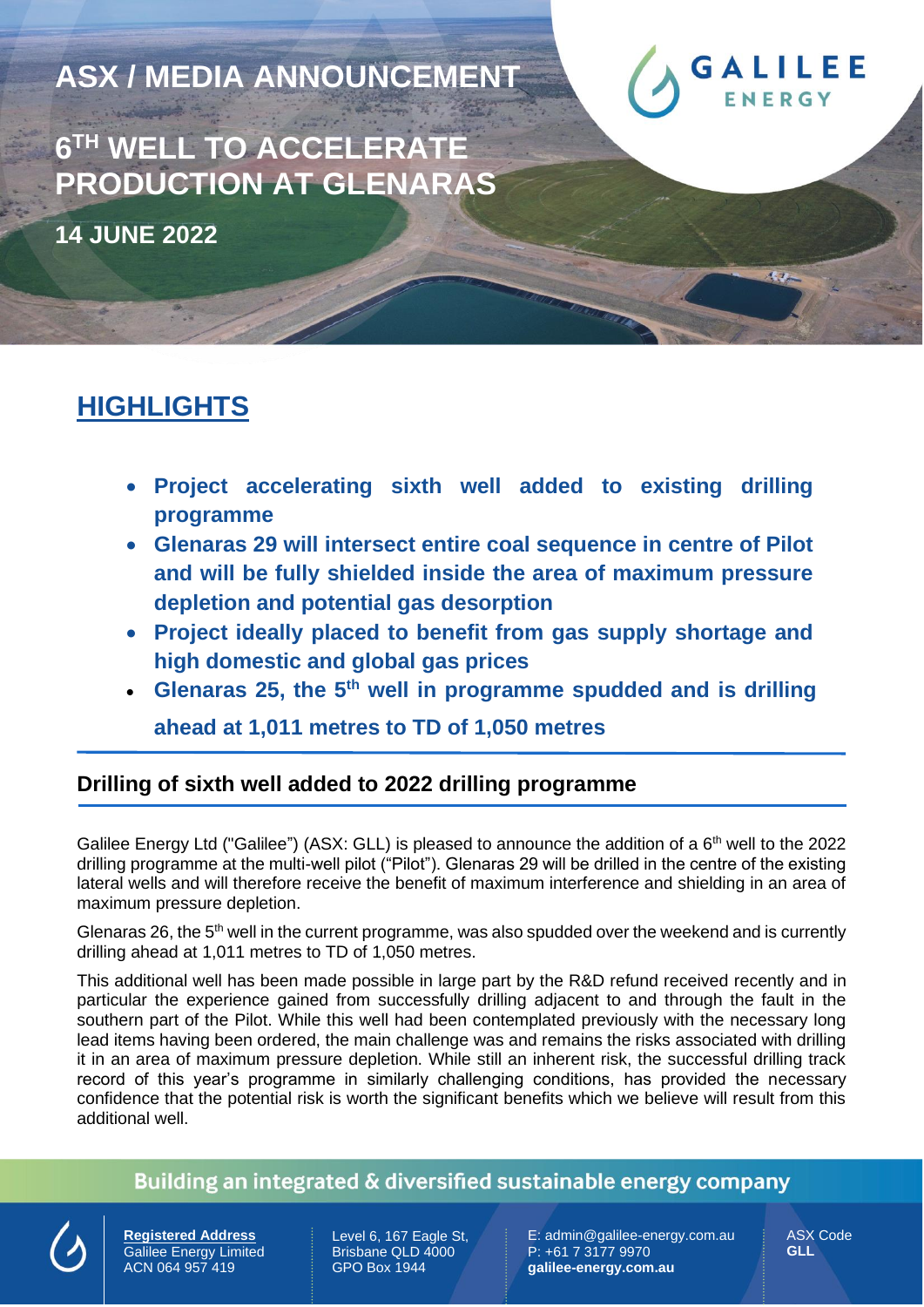

The primary benefit being the ability to decrease the time required to achieve critical desorption and in turn an indication of commercial gas rates. This has taken on increasing significance with the unforeseen delays to the current programme due to the various unseasonal rainfall events. These events have not only impacted the drilling schedule and all site works, but have also resulted in the existing Pilot wells, which needed to be suspended while drilling operations were conducted nearby, being shut in for extended periods. The location of Glenaras 29 which will intersect the entire coal sequence, will see an expedited pressure reduction within the centre of the Pilot and will enable for much if not all of this lost time and reservoir performance to be addressed.

If there is a benefit that has come from having the Pilot wells shut in, it is that the Company has been able to monitor reservoir pressure performance in the Betts Creek Beds over time, which has further confirmed the pre-drill expectation of exceptional reservoir quality and significant lateral continuity. In addition, it has become abundantly clear that the addition of a central vertical well, fully shielded in all directions, represents the most efficient means of collectively draining the entire Betts Creek Beds section and in turn accelerating de-pressurisation and gas desorption towards achieving commercial flow rates of gas.



Given the current shortage in gas supply on the east coast of Australia and the very attractive global and domestic gas pricing, the enormous certified contingent resource position that Galilee holds has become even more valuable. The additional funding to Galilee from the recent R&D refund also provides significant additional optionality for the Company to look at further innovative ways to expand on its already impressive carbon reduction and offset strategy, while simultaneously working to accelerate de-watering and pressure reduction at the Pilot.